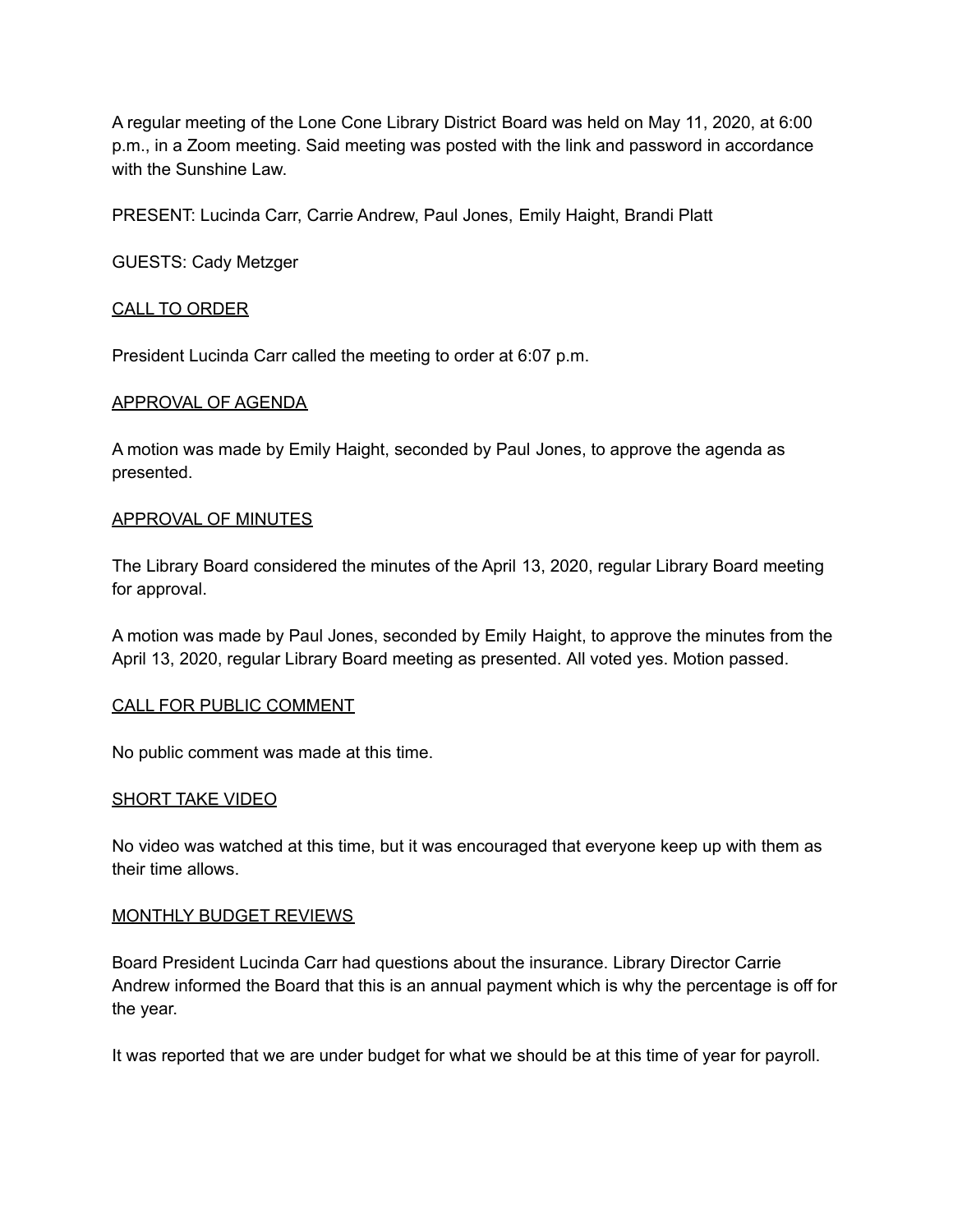Library District Board Meeting May 11, 2020 Page 2 of 4

Library Director Carrie Andrew asked if the Board would like to do a presentation with the Auditors at the June meeting. Everyone feels that it would be beneficial.

It was noted that the advertising budget has been exceeded. Administrative Assistant Brandi Platt reported that this is due to the advertisement for the Substitute Position. We kept running the ad because we didn't have viable candidates.

## MONTHLY REPORTS Q&A

Library Director Carrie Andrew reported that anything done in the month of April has only been our staff coming in and out and the people using the curbside services.

It was reported that Overdrive is up by 54 from last month with people accessing it more being under the safer at home orders. It was reported that we are also still having good WiFi usage, so even being closed, we are still able to serve the community.

It was reported that we are going to keep track of how many patrons are using the curbside services.

# DIRECTOR'S REPORT

Library Director Carrie Andrew reported that there is a potential recession and we are looking at what we can do to maintain revenue.The new networking groups that Carrie is a part of is a big way for Carrie to help to try to sustain.

It was reported that at this time, there are not very many grants available. There are some monies that have been set aside for the recovery that are library specific. Carrie has been participating in every survey that has come to her and is making sure that our voice is being heard as much as it can.

It was reported that there are State Senators that are advocating for libraries and Colorado, but specifically for rural areas.

It was reported that the library was going to try to open for appointment only computer usage starting on May 18, 2020, but per the current orders from the Governor, libraries are one of the businesses that are to stay closed.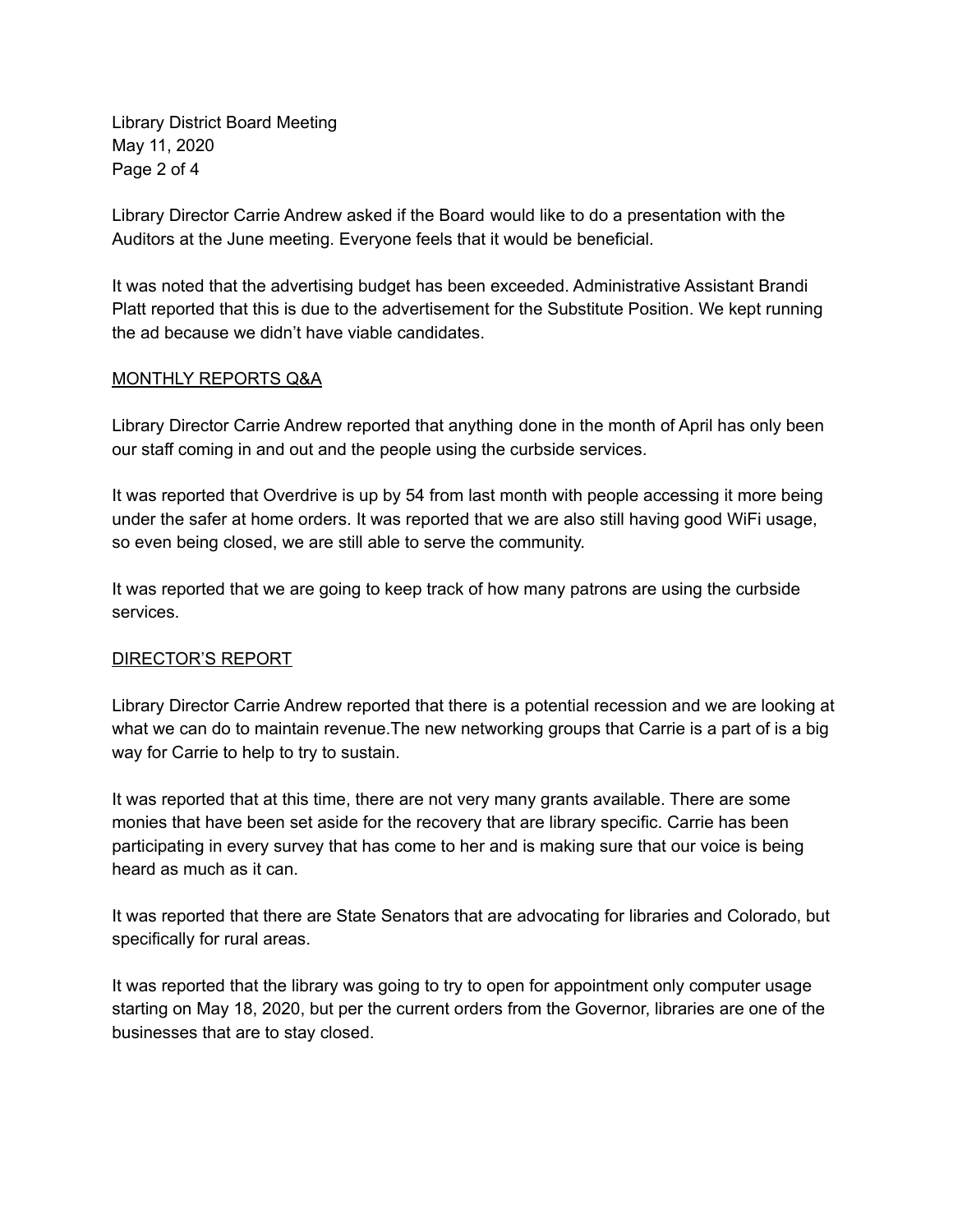Library District Board Meeting May 11, 2020 Page 3 of 4

It was reported that our custodian has given his two weeks notice. We will start to advertise for this position as soon as possible. Until the position is filled, Paul Jones offered to mow the front area of the library. It was noted that once we hire someone to fill the custodian position, there will be an extra load of the cleaning and new procedures.

It was reported that there will likely be water restrictions due to the draught. This will impact our watering schedule for the landscaping once the raw water is shut off.

It was reported that Carrie has been discussing the idea of needing to have a stronger digital and social media presence. Since we are under budget in payroll right now, it is potentially a way to bring in someone with specialized skills that can create content. Our guest, Cady Metzger, is interested in joining the Board and has experience in creating content. She said she would be willing to help in this area.

It was reported that the Harwood Training began on April 21st. Carrie anticipates that she will be getting some really great tools from this training. She is part of a group called SPARK that is already starting to lay a foundation and started implementing economic recovery.

Board President Lucinda Carr expressed that we don't want to lose any of our staff and that we need to ensure that we keep our current staff happy.

It was reported that we have signed up for a new room booking software, it is geared specifically towards libraries.

# BOARD MEMBER REPORTS

Nothing was reported at this time.

### UNFINISHED BUSINESS

OPEN BOARD SEATS: Our guest, Cady Metzger, would love to join the Board. For Cady, as well as any others interested, a letter of interest needs to be written and addressed to Carrie Andrew and Lucinda Carr. The letter will be forwarded on to the County Commissioners. The county makes the decision, but the Board has the ability to make the recommendation.

It was reported that we can currently have three staff members working in the building at one time. The State Librarian is advocating hard right now to try to get all of the libraries open.

It was reported that the Board will likely be doing another Zoom meeting next month.